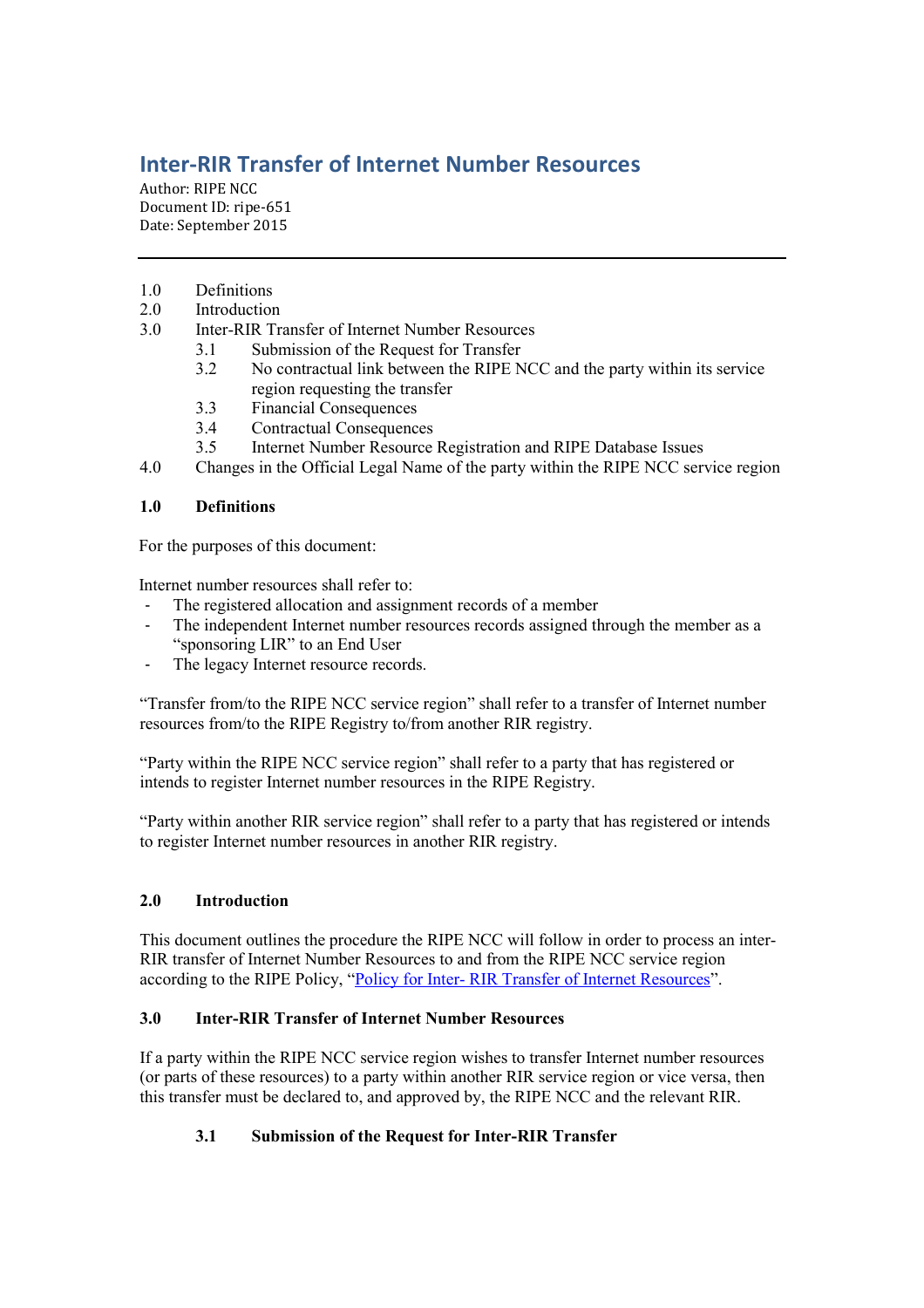The transfer request is always initiated by the transferring party. The transferring party must send a request to the RIR where the Internet number resources are registered at the moment the request is made.

All inter-RIR transfer requests will be processed by the RIPE NCC in coordination with the relevant RIR and in compliance with RIPE Policies and the relevant policies of the other RIR.

For transfers to the RIPE NCC service region, the RIPE NCC will be notified by the relevant RIR and contact the relevant party within the RIPE NCC service region.

For transfers from the RIPE NCC service region, a registered contact or an authorised person (e.g., senior manager) of the party requesting the transfer must send the request by email to inter-rir $\omega$ ripe.net. If the party requesting the transfer has a contractual relationship with a sponsoring LIR (e.g., End User, Legacy Holder) for the Internet number resource to be transferred, the request must be submitted via the sponsoring LIR.

For all transfers, the RIPE NCC will ask the party within the RIPE NCC service region for the following information:

#### **i) Information about the parties involved:**

- Full details (i.e., official legal name, contact details) of the parties involved and the name of the other RIR
- Recent registration papers issued by the relevant national authorities for the party within the RIPE NCC service region

#### **ii) A list of the Internet number resources that are to be transferred**

#### **iii) Correct contact details of the party within the RIPE NCC service region**

The RIPE NCC may ask the party within the RIPE NCC service region to confirm the correctness of their contact details or to update them. These contact details include billing contacts and VAT number details.

#### **iv) Compliance with needs-based policies**

For the transfers to the RIPE NCC service region from an RIR that has a needs-based policy, the RIPE NCC requires a plan for the use of at least 50% of the transferred Internet number resources within five years, which it will evaluate.

#### **v) Confirmation letter for the request of transfer signed by an authorised person of the party within the RIPE NCC service region**

For all Internet number resources (except Legacy Internet Resources without a contractual relationship with the RIPE NCC or a sponsoring LIR):

- [Template confirmation letter](https://www.ripe.net/manage-ips-and-asns/resource-transfers-and-mergers/transfers/inter-rir-transfers/inter-rir-transfer-documents/confirmation-of-transfer-to-the-ripe-ncc-service-region) for transfers *to* the RIPE NCC service region
- [Template confirmation letter](https://www.ripe.net/manage-ips-and-asns/resource-transfers-and-mergers/transfers/inter-rir-transfers/inter-rir-transfer-documents/confirmation-of-transfer-from-the-ripe-ncc-service-region) for transfers *from* the RIPE NCC service region

For Legacy Internet Resources without a contractual relationship with the RIPE NCC or a sponsoring LIR:

- [Template confirmation letter](https://www.ripe.net/manage-ips-and-asns/resource-transfers-and-mergers/transfers/inter-rir-transfers/inter-rir-transfer-documents/confirmation-of-transfer-to-the-ripe-ncc-service-region-legacy-resources-without-contract) for transfers *to* the RIPE NCC service region
- [Template confirmation letter](https://www.ripe.net/manage-ips-and-asns/resource-transfers-and-mergers/transfers/inter-rir-transfers/inter-rir-transfer-documents/confirmation-of-transfer-from-the-ripe-ncc-service-region-legacy-resources-without-contract) for transfers *from* the RIPE NCC service region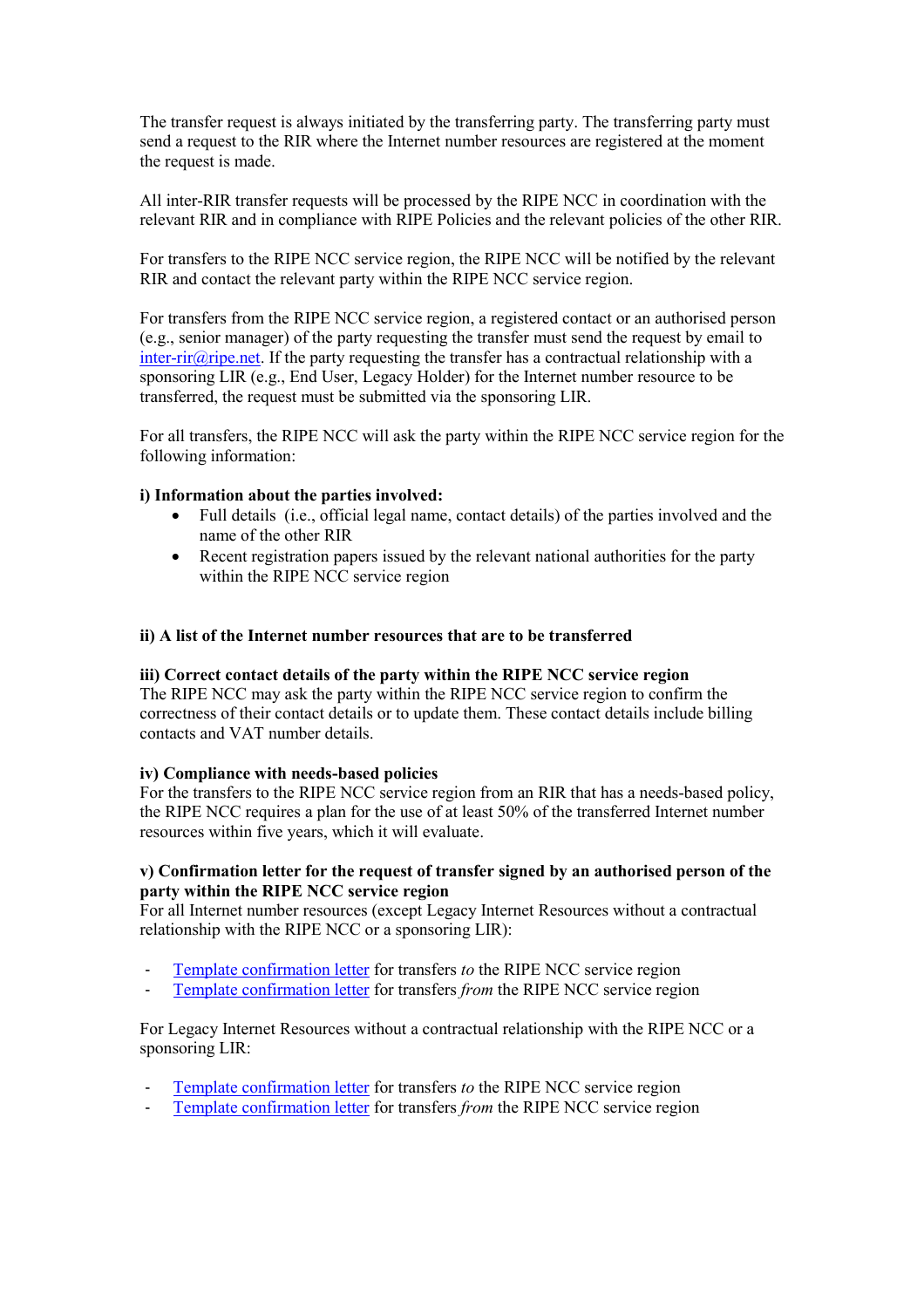## **3.2 If there is no Contractual Link Between the RIPE NCC and the Party Within the RIPE NCC Service Region**

If the party within the RIPE NCC service region does not have a contractual relationship with the RIPE NCC, then this party will need to establish a contractual relationship with the RIPE NCC or with a sponsoring LIR prior to the evaluation of the transfer request. This is not required if otherwise stipulated under the relevant RIPE Policies (e.g., if Legacy Internet Resources are transferred from or to a party that decides not to have a contractual relationship with either the RIPE NCC or a sponsoring LIR for these resources).

## **3.3 Financial Consequences**

For transfers from or to the RIPE NCC service region, all outstanding invoices and obligations of the party within the RIPE NCC service region must be paid in full.

## **3.4 Contractual Consequences**

Once the transfer is completed, the party within the RIPE NCC service region may be obliged to update its contract with the RIPE NCC or its sponsoring LIR in order to include or exclude the transferred Internet number resources.

For the transfers from the RIPE NCC service region, if the party within the RIPE NCC service region transfers all of its Internet number resource to another RIR, this party may terminate its contractual relationship with the RIPE NCC or its sponsoring LIR.

## **3.5 Internet Number Resource Registration and RIPE Database Issues:**

The RIPE NCC will review the status of all registration data of relevance to the transfer of Internet number resources contained in the RIPE Registry.

The RIPE NCC will update the RIPE Registry; more specifically:

- For transfers from the RIPE NCC service region, the RIPE NCC will make any necessary updates in the RIPE Database (e.g., remove the resource objects and their more specifics if necessary). The party within the RIPE NCC service region must assist the RIPE NCC with all appropriate actions needed for this update (e.g., remove or update any resource objects or other related objects).
- For transfers to the RIPE NCC service region, the RIPE NCC will make any necessary updates in the RIPE Database (e.g., create the resource objects). It is the responsibility of the party within the RIPE NCC service region to create any further necessary objects in the RIPE Database.

### **4.0 Changes in the Official Legal Name of the Party Within the RIPE NCC Service Region**

If the party within the RIPE NCC service region submitting the request has a contractual relationship with the RIPE NCC or a sponsoring LIR and has changed its official legal name before submitting the request, then the update in the RIPE NCC records need to be made prior to the transfer of the Internet number resources.

The relevant procedure can be found here:

For RIPE NCC Members: "[Transfer of Internet Number Resource Records and Change of a](https://www.ripe.net/publications/docs/transfer)  [Member's Official Legal Name"](https://www.ripe.net/publications/docs/transfer).